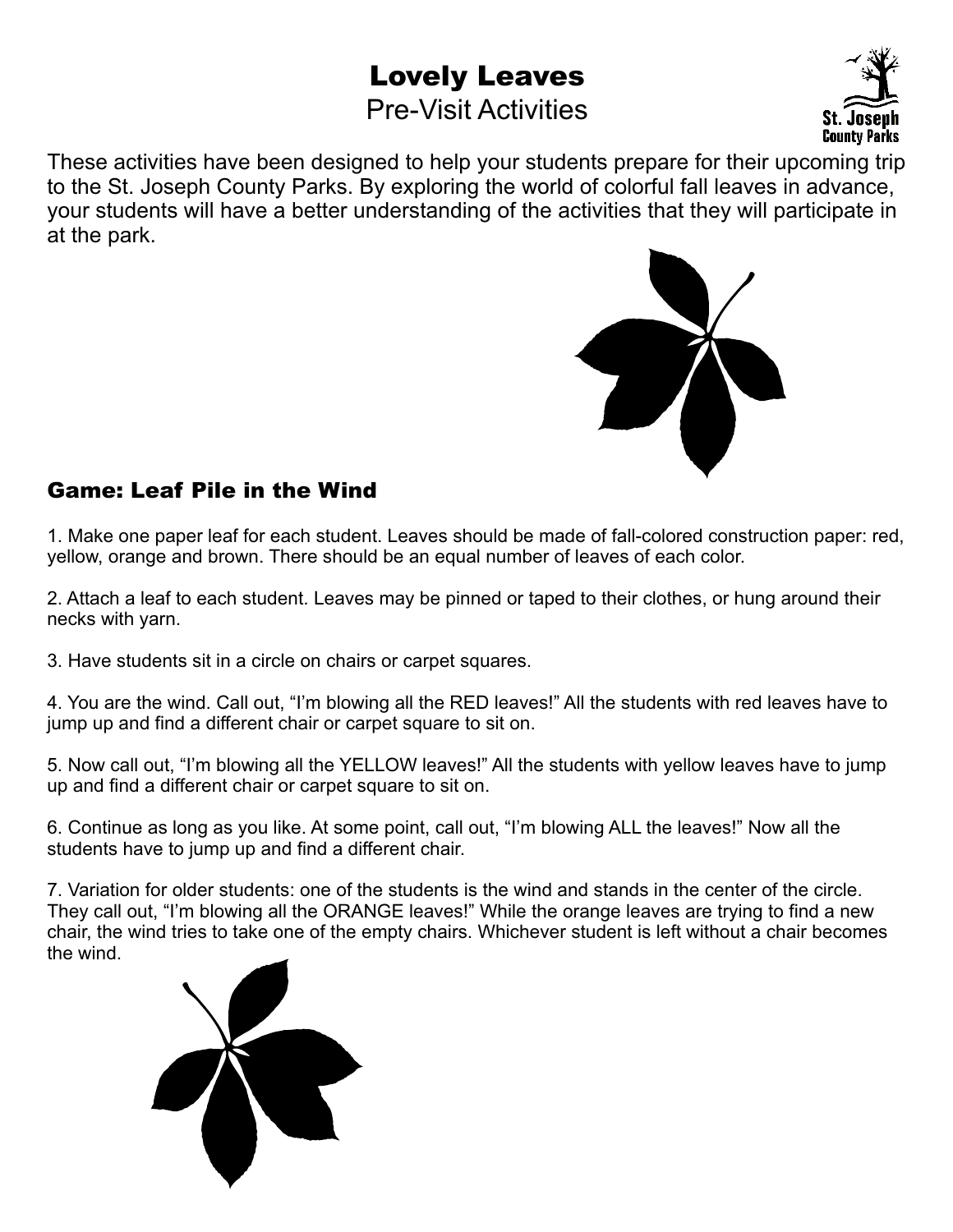## **Leaf Match-Up**

Leaves come in many shapes. Match up each leaf on the left side of the page with a leaf on the right side of the page by drawing a line between them.













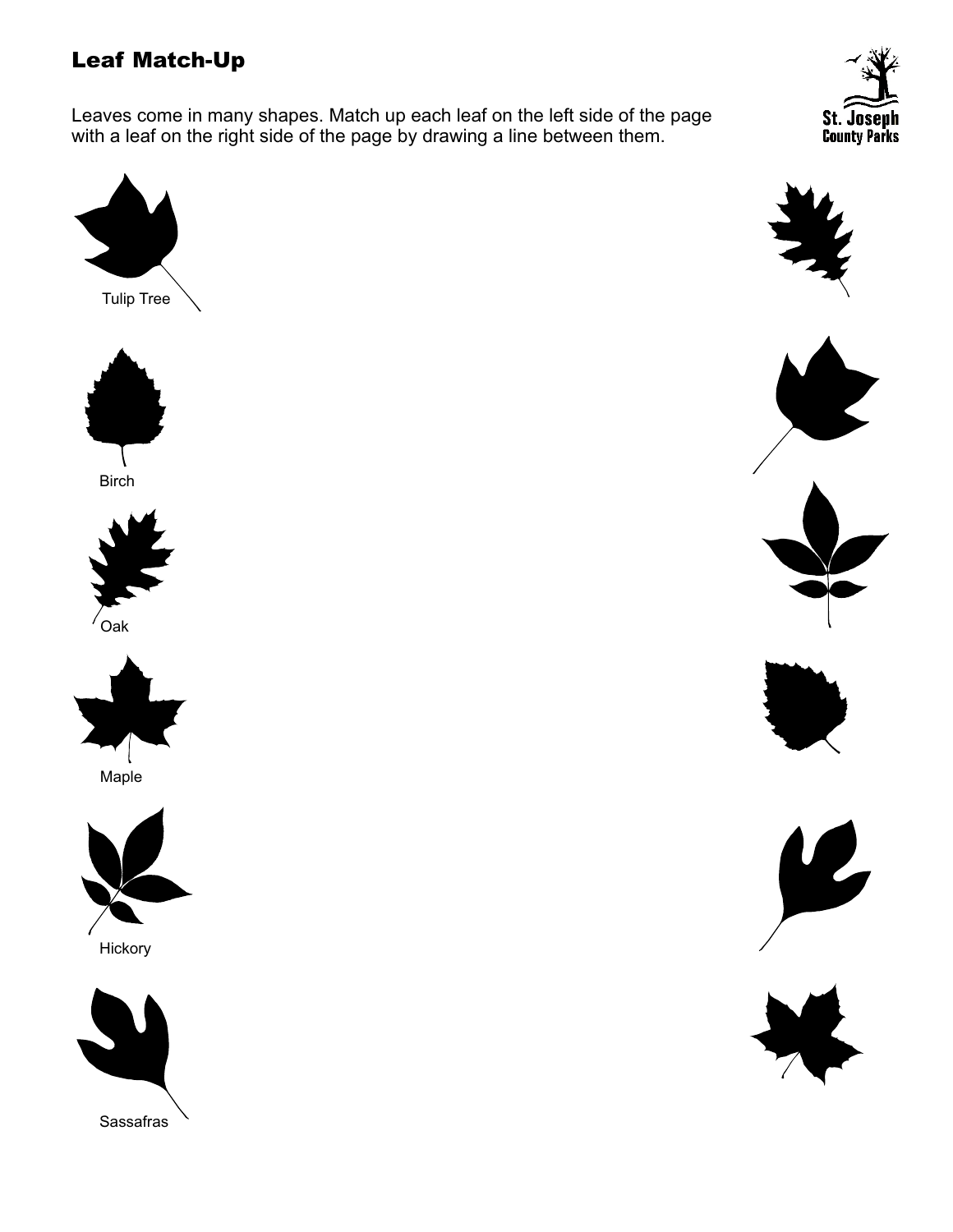## **How long is a fall leaf?**

Measure each fall leaf with a ruler Measure from the tip of the leaf to the tip of the stem. Write down each leaf's length in inches. Color the leaves in bright fall colors!





This leaf is \_\_\_\_\_\_\_\_\_\_ inches long.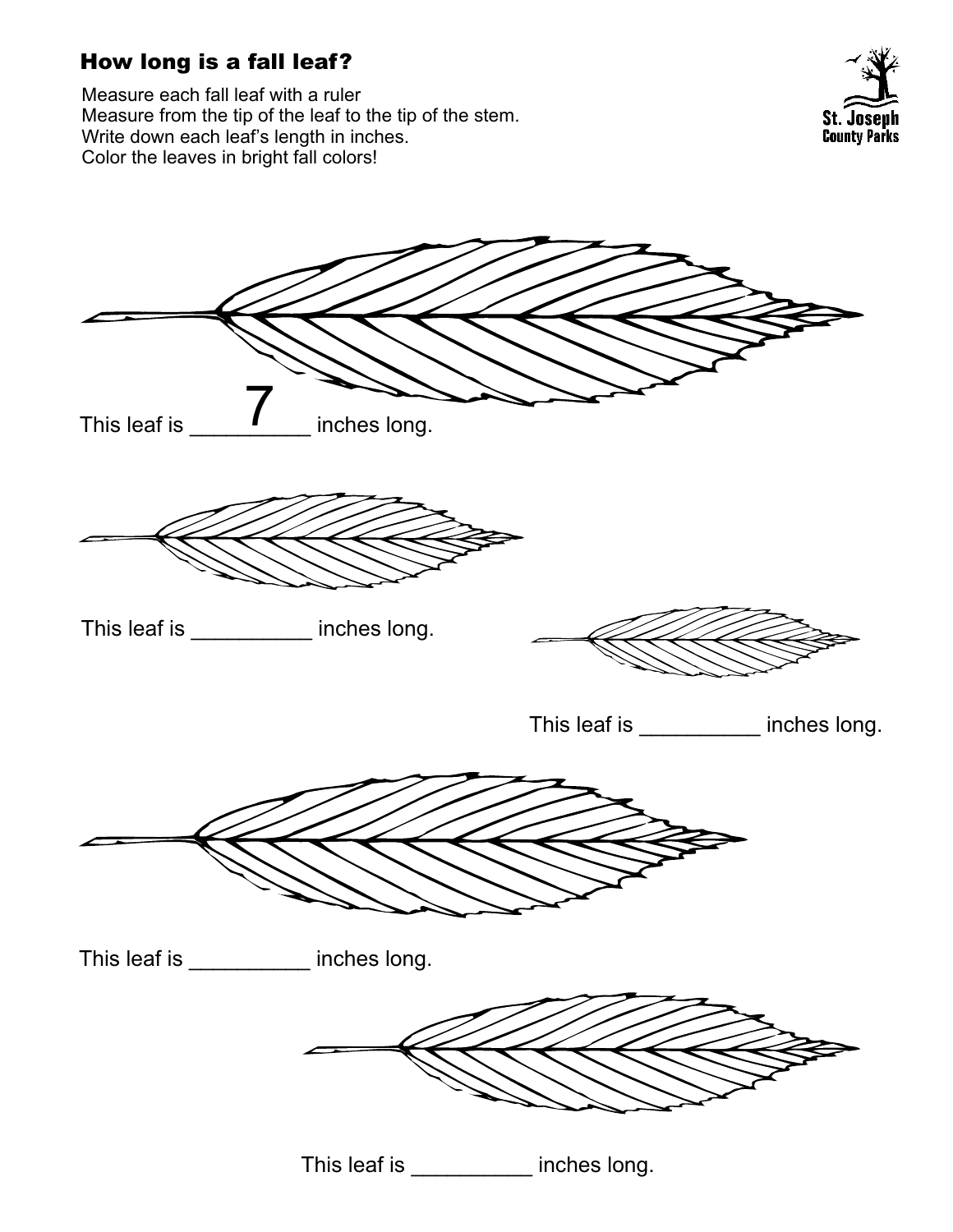### **Life Under the Leaves**

Many animals live under the leaves after the leaves fall to the ground. Circle the animals that might live under fallen leaves.



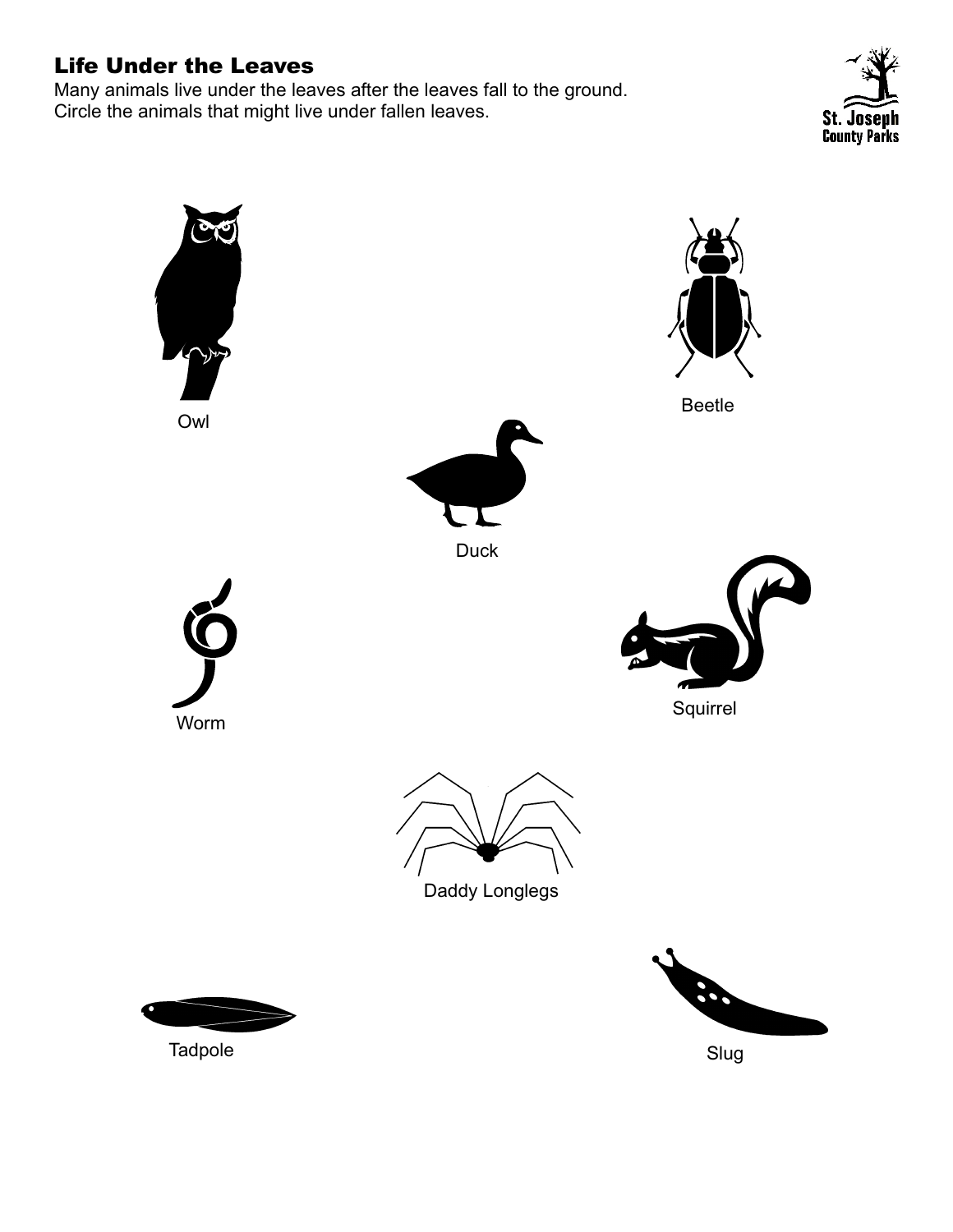

**Be A Leaf**



Read this drama aloud to your students and have them perform the actions in parentheses.

You are a leaf on a tree. You start your life as a small bud on the end of a twig *(crouch down into a ball).* You are closed up tight all winter long. In the spring the warm sun shines down on you and slowly, slowly, you begin to open up *(slowly stand up ).* You grow and grow until you are a big, shiny, green leaf *(stretch arms up and out).*

You gather sunlight from above *(reach up as high as you can).* The roots of the tree send you water through your stem *(make a slurping noise).* You get air through tiny holes all over yourself *(take a big, noisy breath).* 

Then you do something very special. Inside of you, you mix the sunlight, the water and the air *(pretend to stir something in a bowl)* and you turn it into sugar *(rub your tummy and say, "Yum!")* You send the sugar to your tree's branches, bark, trunk and roots. The sugar gives the tree energy to grow!

All summer long you keep mixing sunlight *(reach)*, water *(slurp),* and air *(breathe)* and mixing them together *(stir)* to make sugar *(yum)!*

But after a while the weather gets colder *(shiver and rub your arms).* The tree's roots stop sending you water and the sunlight is not as warm. The tree does not need you to make sugar any more. You get very dry *(droop a little bit)* and you turn a new color! One day, when the wind blows, you fall from the tree *(jump one time).* You swirl and spin through the air, around and around, up and down, until finally you land on the ground *(swirl and spin around the room and finally sit or lie down).*

Who knows what will happen to you next? Maybe a squirrel will use you to build a warm nest *(wrap your arms around yourself).* Maybe a shy salamander will hide underneath you *(cover your eyes with your hands).* Maybe you will turn into dirt to help new plants grow in the spring.

Or maybe...some children will rake you up into a big pile *(everyone stand up and gather together in the middle of the room)*...and then they'll back up...and take a running start...and jump in the pile...and scatter the leaves all over the yard! *(Run all around the room).* 



The end.